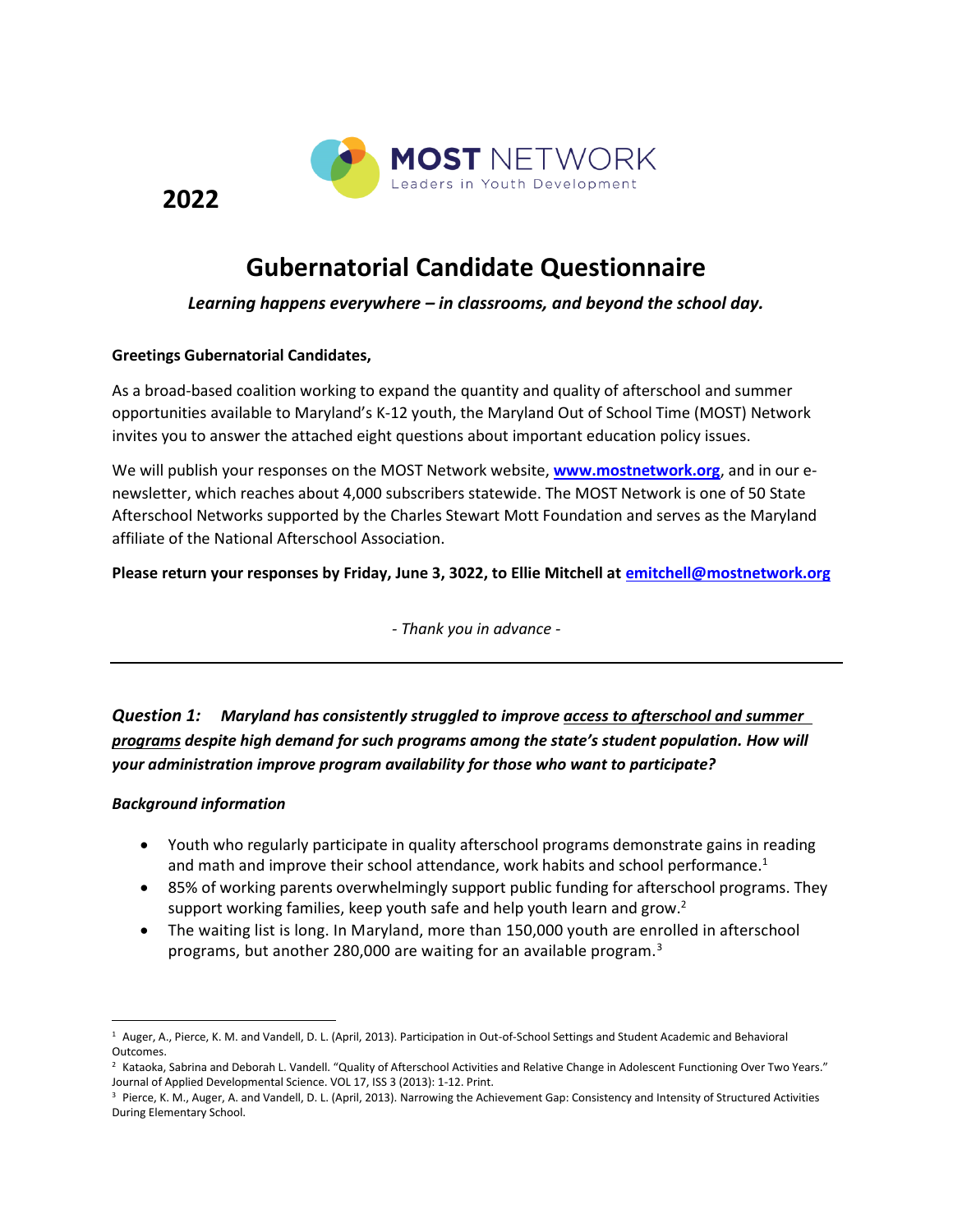• Investing in afterschool is smart. For every public dollar invested in afterschool programs, Maryland sees an estimated return on investment of \$3.36.<sup>4</sup>

Youth afterschool programs are vital, which is why I started [Charm City Lacrosse,](https://www.youtube.com/watch?v=hQLDUZMiY8Y) a youth lacrosse league that provides mentorship to kids in Baltimore. There is strong evidence connecting afterschool programs with lower violent crime rates, and public safety is our most pressing issue. My Safe Maryland plan, which you can read a[t safemaryland.com,](http://safemaryland.com/) will fast track funding for community infrastructure like youth recreation centers to high-crime areas.

# *Question 2: Current trends in labor and technology raise serious questions about Maryland's approach to workforce development and skills training. <sup>5</sup> How would your administration support college and career readiness initiatives and prepare students for life after high school?*

#### *Background Information:*

- The appropriate student to counselor ratio of 250 to 1 according to the American School Counselor Association. Maryland has a ratio of 369 to 1 statewide, while Baltimore City has a ratio is 900 to 1. This disparity continues to grow, leaving fewer students with the supports necessary to make informed career decisions.<sup>6</sup>
- Afterschool and summer programs improve students' college and career readiness by offering college visits, teaching marketable skills, assisting them in the education process, and making them more attractive to university admissions offices.<sup>7</sup>

We have a lot of Yale minds in Baltimore but not a lot of Yale opportunities. The city clearly needs and deserves an increased investment in college counseling and preparedness. We need every kid in the state to believe that they can go on to college or find a career that pays well and suits them. I will work hard to institute the Blueprint plan to expand college readiness, and ensure that every child in Maryland regardless of zip code is ready to meet the world upon graduation.

# *Question 3***:** *STEM fields represent a significant proportion of the state's economic growth potential. How would your administration prioritize science and technology related education programs in Maryland?*

#### *Background Information:*

• STEM fields have been an engine for economic growth in the state for decades. Today, jobs in

<sup>4</sup> http://www.afterschoolalliance.org/policyStateFacts.cfm?state\_abbr=MD ]

<sup>5</sup> Manyika, James, and Kevin Sneader. "Ai, Automation, and the Future of Work: Ten Things to Solve For." *McKinsey & Company*, McKinsey & Company, 9 Sept. 2021, https://www.mckinsey.com/featured-insights/future-of-work/ai-automation-and-the-future-of-work-ten-things-tosolve-for.

<sup>&</sup>lt;sup>6</sup> Richman, Talia. "Baltimore sees declines in school counselor positions." Baltimore Sun, March 2,

<sup>2018.</sup>https://www.baltimoresun.com/education/bs-md-ci-sun-investigates-school-counselors-20180301-story.html. Accessed online Nov. 21, 2020.

<sup>&</sup>lt;sup>7</sup> Brand, Betsy, Valiant Andrew. "The Potential of Career and College Readiness Exploration in Afterschool Programs." Expanded Minds and Opportunities: Leveraging the Power of Afterschool and Summer Learning for Student Success, 2013,

https://www.expandinglearning.org/sites/default/files/em\_articles/1\_potentialofcareerandcollege.pdf. Accessed online on Nov 21, 2020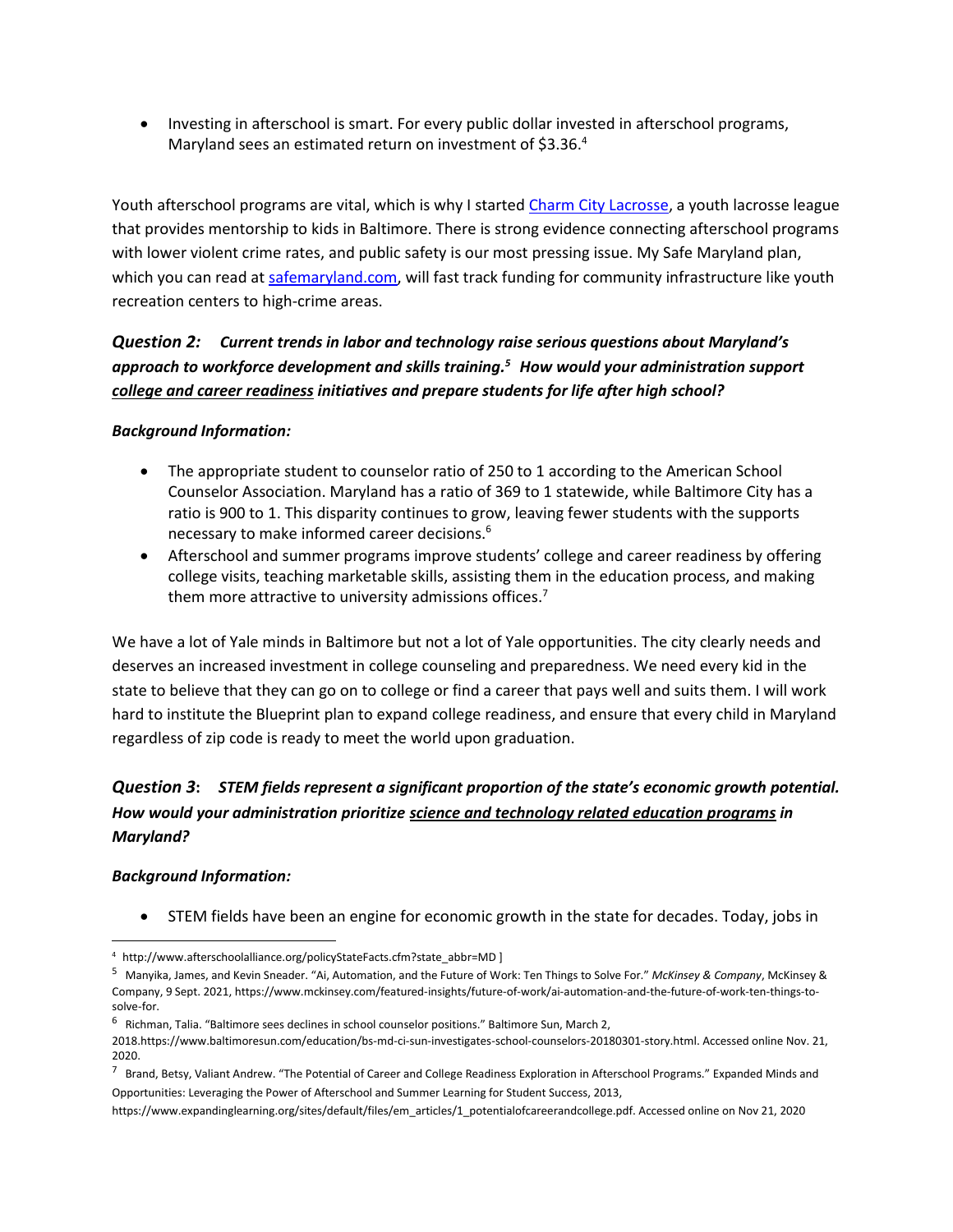engineering, computer science, IT, and medicine are set to grow dramatically across the mid-Atlantic region. These jobs typically require formal education and training but provide high salaries and benefits to those who obtain them.<sup>8</sup>

- Equity problems persist in STEM disciplines. Women, as well as black and Hispanic graduates have historically been underrepresented in science and technology-related professions.<sup>9</sup> Engaging these students through expanded learning opportunities at an early age is an effective way to bridge this gap.
- Maryland's longstanding deficit in afterschool and summer programs has been a hinderance to STEM learning. While fundamental concepts in science and math are taught in Maryland public schools. Students learning more complex trades like coding and robotics benefit from the handson experiences and peer relationships that expanded learning programs provide.<sup>10</sup>

Students in Maryland need to be provided with education in math and science that includes computer science and engineering, with more opportunities to see their skills connected to the real world. In particular, women, Black and Latino graduates need to be part of the pipeline that gets hired postcollege. But we also must ensure that the STEM leaders of the future have deep ethical compasses as well as technical skills.

*Question 4: The Blueprint for Maryland's Future was the state's most significant investment in education in over a decade, yet its full implementation has remained a contentious issue between the General Assembly and the Hogan administration. As governor, would you see the Blueprint fully implemented? How would you like to see the program expanded in your first term?* 

#### *Background Information:*

- The Blueprint is designed to target students with the greatest need by using the number of students receiving Free and Reduced Meals at a given school as a metric for determining grant funding allocations. It also provides support for other worthwhile education initiatives including community schools, career and college readiness programs, expanded pre-K access, and the recruitment of high-quality teachers.<sup>11</sup>
- The Blueprint for Maryland's Future, which passed the General Assembly through a veto override, was delayed in its implementation when the Hogan administration shortchanged the state's annual education budget<sup>12</sup> and rejected the initial list nominees for the Accountability and Implementation board appointed by the state legislature.<sup>13</sup>

Yes, I would, and unlike Comptroller Franchot, my position in support of the Blueprint has been

https://marylandpublicschools.org/Blueprint/Pages/Overview.aspx.

<sup>8</sup> Eichensehr, Morgan. "Baltimore Ranks in Top 10 for 'STEM Friendly' Metro Areas." *Bizjournals.com*, Baltimore Business Journal, 10 Jan. 2018, https://www.bizjournals.com/baltimore/news/2018/01/10/baltimore-ranks-in-top-10-for-stem-friendly-metro.html.

<sup>9</sup> Kennedy, Brian, et al. "6 Facts about America's STEM Workforce and Those Training for It." *Pew Research Center*, Pew Research Center, 14 Apr. 2021, https://www.pewresearch.org/fact-tank/2021/04/14/6-facts-about-americas-stem-workforce-and-those-training-for-it/.

<sup>10</sup> "OST STEM Professional Development." *Click2Science*, The Noyce Foundation, http://www.click2sciencepd.org/ost-stem-pd. <sup>11</sup> "Overview: The Blueprint for Maryland's Future." *Maryland State Department of Education*,

<sup>12</sup> Shwe February 18, Elizabeth. "Mandate Debate: Prince George's, Baltimore Lawmakers Press for Education Funding Hogan Left out of Budget." *Maryland Matters*, 18 Feb. 2022, https://www.marylandmatters.org/2022/02/18/mandate-debate-prince-georges-baltimorelawmakers-press-for-education-funding-hogan-left-out-of-budget/.

<sup>13</sup> Shwe, Elizabeth. "Hogan Makes Deadline for Naming Members to Education Reform Oversight Panel." *Maryland Matters*, 1 Oct. 2021, https://www.marylandmatters.org/2021/10/01/hogan-makes-deadline-for-naming-members-to-education-reform-oversight-panel/.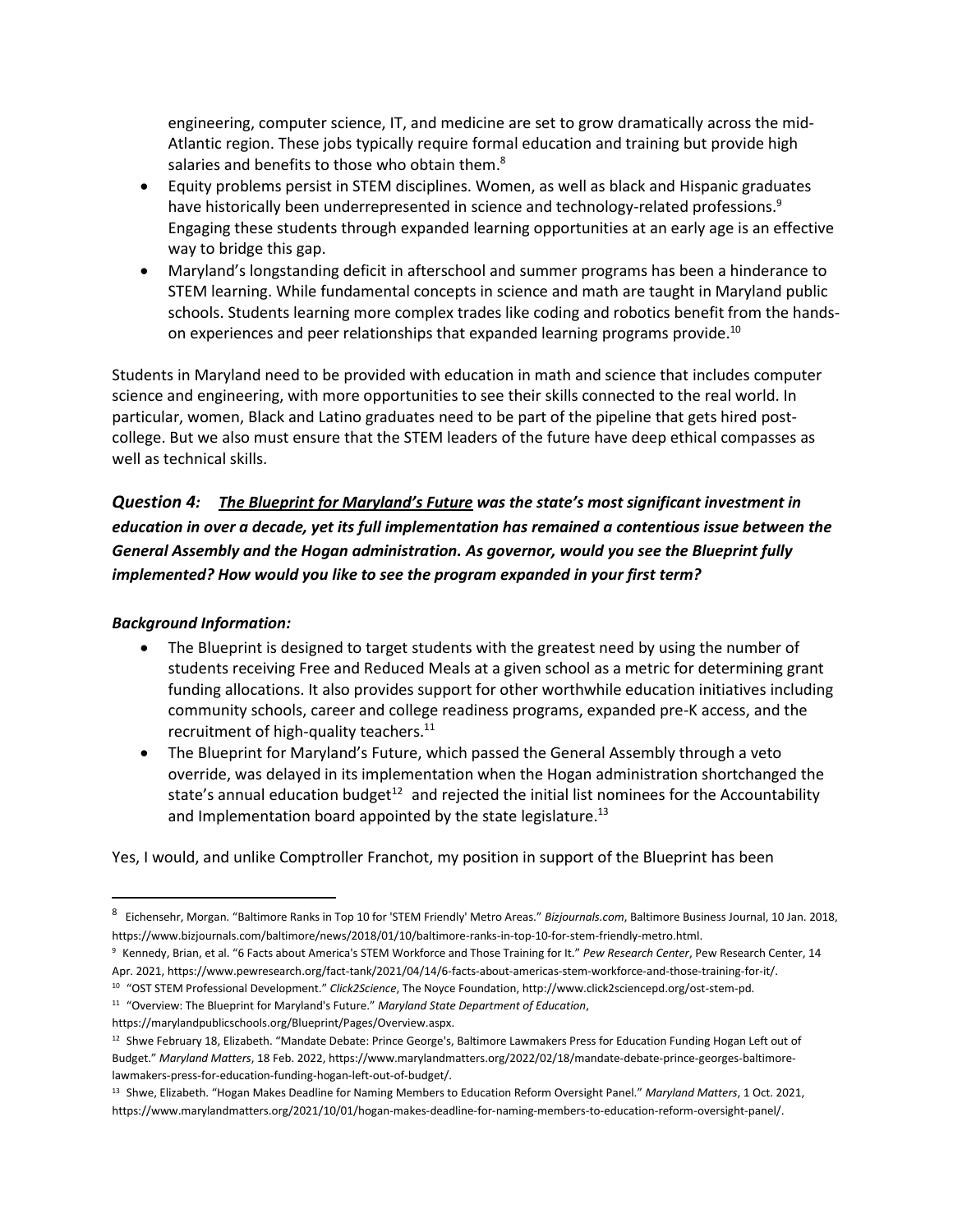consistent. One of the major reasons we need a Democratic governor in this state is so that we implement the Blueprint expeditiously, in the hands of people who care about educating students across Maryland. Our administration will ensure that it is fully funded and that the board is stood up immediately, but we must make sure a Democrat wins this election. According to a recent Goucher poll, the number one issue general election voters care about is crime. I am the only candidate in this race with a scintilla of experience in criminal justice, and the best-positioned to defeat Kelly Schulz in November.

## *Question 5: How will you support the expansion of the Community School Strategy in the state of Maryland?*

## *Background Information:*

- Community schools help alleviate the effects of concentrated poverty in the state's communities by providing food and sanitation services to students, and by fostering partnerships with local organizations to establish free and low-cost afterschool and summer programs.<sup>14</sup>
- Community schools are particularly effective in low-income neighborhoods in cities and rural where social services and basic amenities can be few and far between.<sup>15</sup> These institutions become community hubs that cater not only to the needs of students, but their families as well.
- The Blueprint for Maryland's Future created pathways for schools across the state to access funding to implement the community school strategy. Nearly 300 community schools currently exist in Maryland, with dozens more poised to adopt the strategy over the next ten years.

Community schools are vital to our state. Particularly given how many students from impoverished neighborhoods have needs beyond schooling and how many are affected by violence in their neighborhoods, wrap around services with schooling is vital. Our administration will invest heavily in community schools and ensure all students receive a world class education.

*Question 6: Our partners have long advocated for the creation of a statewide office to coordinate and direct Expanded Learning initiatives in Maryland. Would your administration approve of an "Director (or assistant superintendent) of Expanded Learning" role and provide them with the resources necessary to promote and expand learning experiences outside of traditional school hours?*

## *Background Information:*

• Building strong partnerships between community organizations and school districts can be challenging, often due to weak lines of communication between the two parties and low levels of system-wide organization.<sup>16</sup> A Director of Expanded Learning can alleviate this by promoting a comprehensive state-level strategy for OST programs, building personal relationships with relevant stakeholders, and guiding the utilization of federal funding.

<sup>14</sup> Partnership for the Future of Learning, *The Community Schools Playbook,* 2017

<sup>15</sup> Williams, Doris Terry. Center for American Progress, *The Rural Solution: How Community Schools Can Reinvigorate Rural Education*. September 2010

<sup>16</sup> Anthony, Kenneth and Morra, Joseph, "Creating Holistic Partnerships Between School and Afterschool," *Institute of Education Sciences,* Fall 2016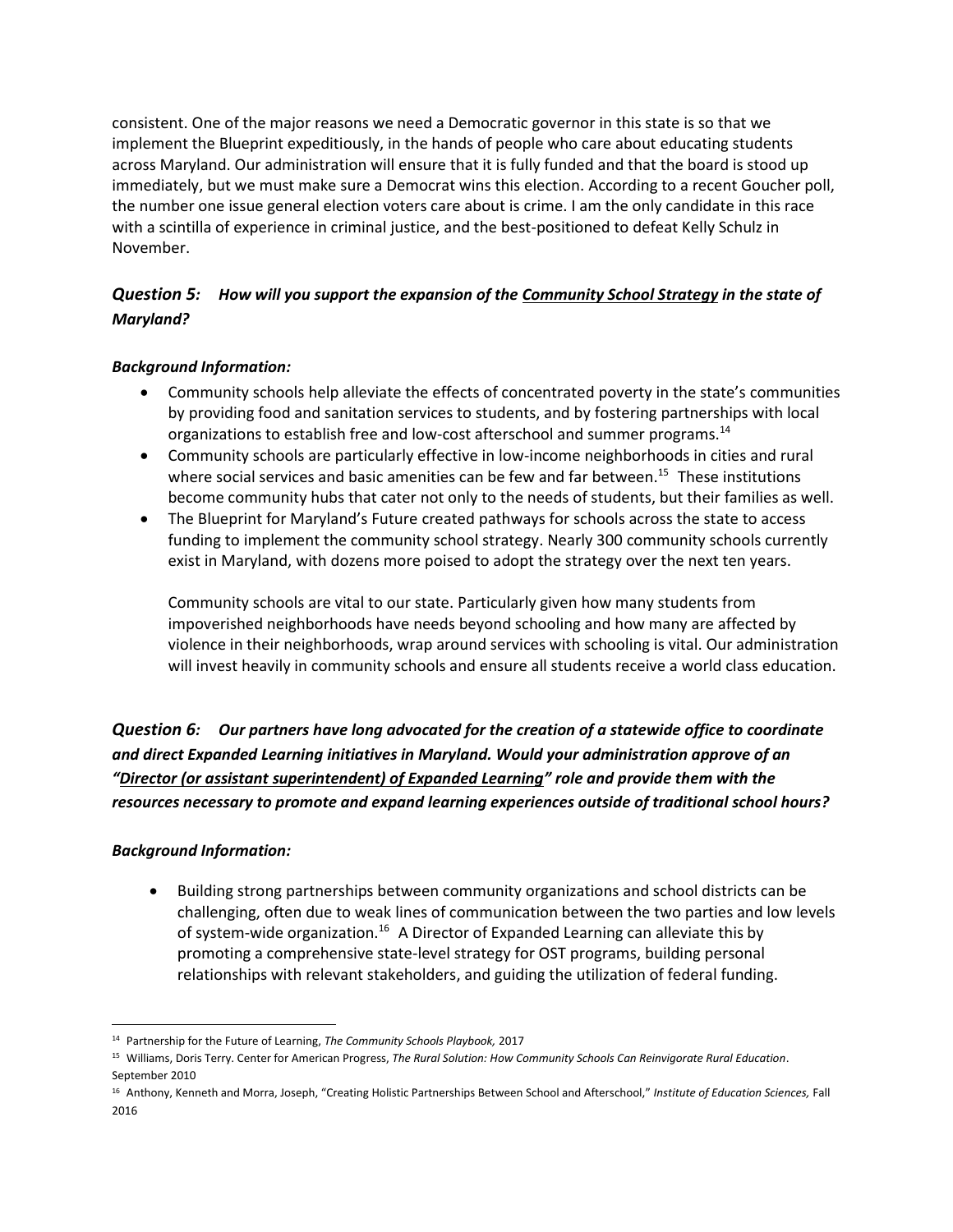• Expanded Learning coordinators have proven to be effective both at the local level and in other states in the US. In Maryland, the Director of Community Schools has been an effective model for the implementation of statewide education initiatives. Offices like these act as intermediaries between schools, education officials, and program providers to expand the quantity and quality of OST programming in communities across the country.<sup>17</sup>

I would consider creating a Director of Expanded Learning position in the executive branch. We need to do a comprehensive evaluation of the executive branch and find roles that need filling to better coordinate services throughout the state.

*Question 7: Parents and educators are currently grappling with shifting cultural attitudes towards social justice and identity. In recent months, these debates have spilled into school board meetings across the country. What role, if any, would your administration play in shaping policy around discussions of race, gender, sexual orientation, and equity in the classroom?*

#### *Background Information:*

- State governments in Florida, Texas, and elsewhere have imposed limitations on content related to race, gender, and sexual orientation in school curricula in recent months, sparking controversy over the role of government and families in moderating classroom discussions on these subjects.<sup>18</sup> At times, these laws have seen specific books and authors banned from lesson plans altogether.
- There is strong evidence to suggest that a diverse teaching workforce improves student performance and satisfaction, particularly when students share aspects of their identity with their teachers.<sup>19</sup>

It is vital that all students receive an education that reflects the diversity and range of experience of our students themselves. The actions taken in Florida, Texas, and elsewhere are anathema to the idea of supporting kids. There is no tension between a world-class education and a curriculum that facilitates discussions of race, gender, sexual orientation, and equity.

# *Question 8: What are your thoughts regarding the utilization of community and school-based mentoring programs to provide much-needed support to Maryland Public School students?*

## *Background Information:*

<sup>17</sup> "About Expanded Learning in California." *California AfterSchool Network*, 8 Nov. 2011, https://www.afterschoolnetwork.org/splashfeature/about-expanded-learning-california-0.

<sup>18</sup> Greene, Peter. "Not Just Florida. How 'Don't Say Gay' Legislation Compares in Other States." *Forbes*, Forbes Magazine, 18 Apr. 2022, https://www.forbes.com/sites/petergreene/2022/04/14/not-just-florida-how-dont-say-gay-legislation-compares-in-otherstates/?sh=52b3381d7678.

<sup>19</sup> Redding, Christopher. "A Teacher like Me: A Review of the Effect of Student–Teacher Racial/Ethnic Matching on Teacher Perceptions of Students and Student Academic and Behavioral Outcomes." *Review of Educational Research*, vol. 89, no. 4, 2019, pp. 499–535., https://doi.org/10.3102/0034654319853545.